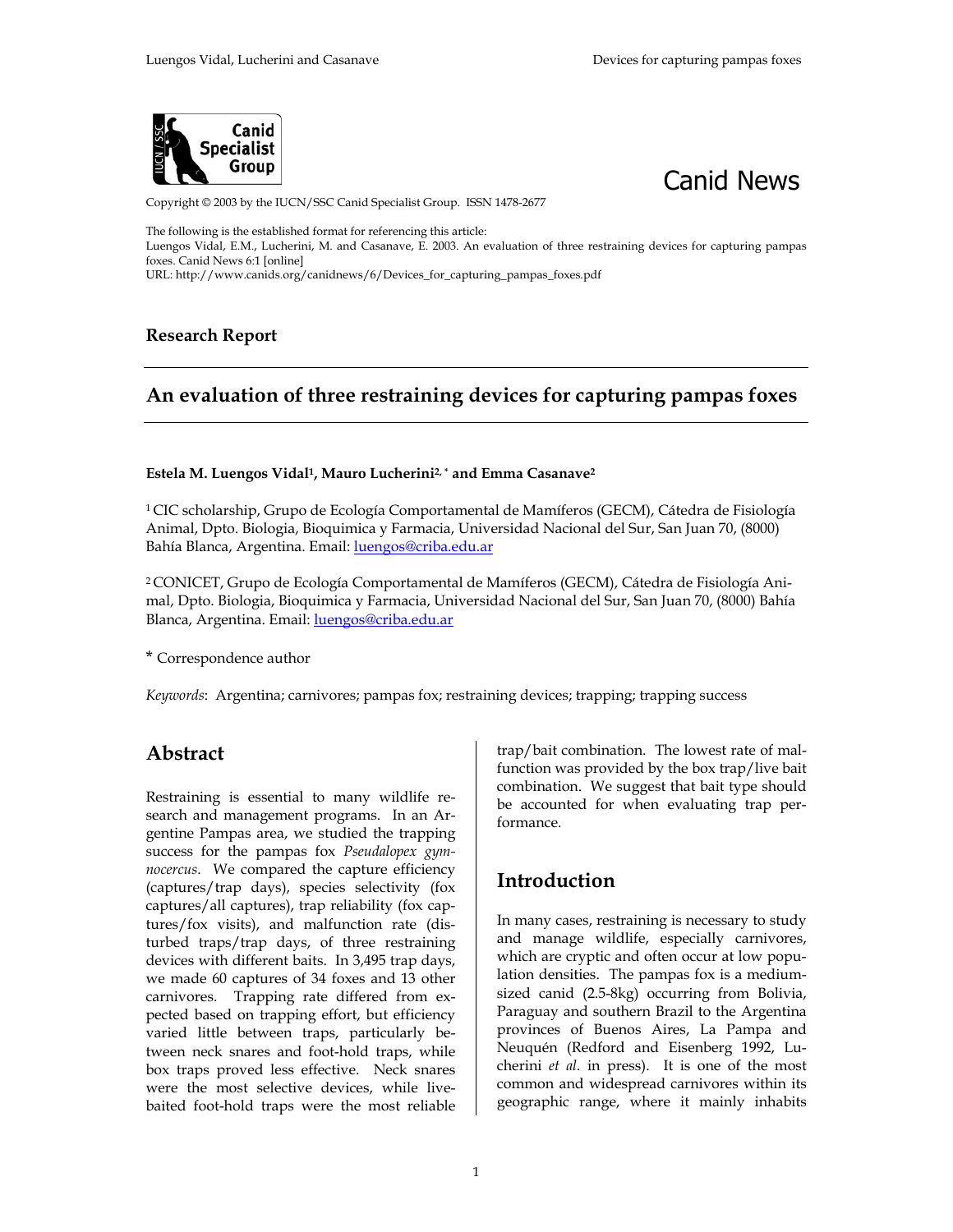grasslands and open woodlands. Although it is one of the most intensively harvested mammals in Argentina (Mares and Ojeda 1984), the pampas fox has been rarely studied.

The most desired features of restraining devices are: minimal stress, efficiency, selectivity and low injury risk. Only a few studies have tested these trap performances while capturing terrestrial carnivores, and almost all of them focused on North American and European species (Hubert *et al*. 1996 for raccoons *Procyon lotor*; Phillips and Mullis 1996, and Hubert *et al*. 1997 for coyotes *Canis latrans*; Travaini *et al*. 1996 for European red foxes *Vulpes vulpes*; Blundell *et al*. 1999 for river otters *Lutra canadensis*). In Doñana National Park, Spain, 23.9 trap nights were needed to trap red foxes with padded foot-hold traps, which proved remarkably selective because only 12 other carnivores, in comparison to 57 foxes, were trapped (Travaini *et al*. 1996). No data are available on restraining of any of the three most common South American foxes (pampas, chilla *Pseudalopex griseus*, and crab-eating fox *Cerdocyon thous*, foxes) (Redford and Eisenberg 1992).

We studied trapping success for pampas foxes restrained in padded foot-hold traps, box traps and neck snares (Figure 1). We compared capture efficiency, rate of escape and malfunction, and species selectivity of these restraining devices and of live and dead baits. We also tested for differences between first captures and recaptures in trap success. A manuscript comparing the injury risks of these three restraining devices is presently in preparation (E. Luengos *et al*. unpubl.).

# **Study area**

We conducted our research on pampas foxes in two areas of the Ernesto Tornquist Provincial Park (about 38°00'S - 62°00'W), Buenos Aires Province, central Argentina. The Park is located within an isolated mountain range, which reaches 1,240m above sea level (a.s.l.). The dominant vegetation community is grassland (*Stipa*, *Piptochaetium*, *Briza*, *Festuca*), with sparse shrubs. Where soils are thin, shrubs (*Eupatorium* and *Discaria*) tend to predominate. Climate is temperate, with most precipitation occurring in spring and, to a lesser extent, in summer.



Figure 1. Pampas fox trapped in a box-trap in the Tornquist Park, Argentina.

Annual rainfall ranges from 500 to 800mm. Mean temperatures range between 29.8 and 2.9°C (Frangi and Bottino 1995).

We confirmed the presence of five carnivores for the area of Tornquist Park: the lesser grison *Galictis cuja*, common hog-nosed skunk *Conepatus chinga*, pampas fox, Geoffroy's cat *Oncifelis geoffroyi*, and puma *Puma concolor*. No information is available on the densities of these carnivore populations.

The two study areas are 5km apart, and differ in intensity of cattle grazing. While a rather dense population of feral horses is present in the Sismografo (SIS) area, no large herbivores occur in La Toma (LT).

# **Methods**

We live-trapped carnivores from December 1998 to January 2000, totalling 123 days. In each season (summer: December 1998 - February 1999 and December 1999 – January 2000; autumn: April - June 1999; winter: July - August 1999; spring: September - November 1999) we conducted a trapping session in each study area. Trap setting was jointly carried out by the first two authors. E.L.V. was trained by M.L., who, in turn, had previous extensive experience on restraining European red foxes and wild cats *Felis silvestris*. At both trapping sites, we set the following three models of restraining devices: (1) 1.5 Victor Soft-catch® foot-hold traps. In order to reduce injury risks, these padded foot-hold traps were modified by wrapping each jaw in an additional rubber layer (McKenzie 1993). The swivel of these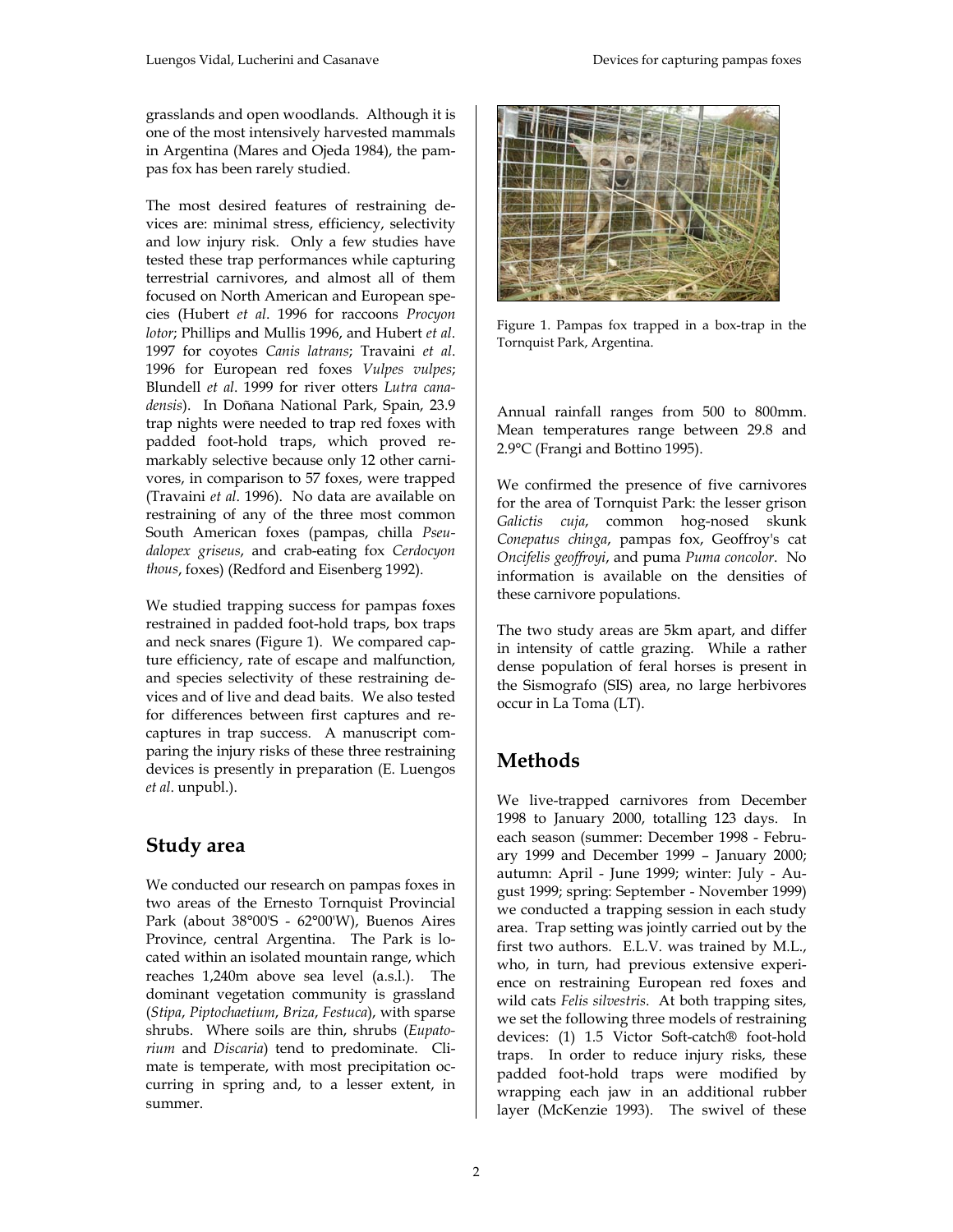traps was anchored with a 30cm, iron stake driven into the ground. (2) Stop-integrated locking neck snares, which we built on the basis of a model successfully used in a study on the red fox in Italy (e.g. Cavallini and Lovari 1991, Lucherini *et al*. 1995). The snare was attached to the same type of stake used for the foot-hold traps. A swivel (which allowed for rotational movements) was inserted at about 20cm from the stake. Snares were set along corridors among tall grasses, and kept in position by means of a thin wood-stick. Neck snares were used as restraining devices rather than killing traps, due to the stop we added to them. The pampas fox neck circumference ranges from 20–28cm (Luengos Vidal and Lucherini, unpubl. data) so the stop was set at 30cm. (3) Iron mesh-wire box traps (40x40x120cm, width, height and length, respectively), which were custom-built on the basis of the most common commercial box trap designs with a single spring loaded falling door that was released by depressing a metal pan on the floor of the trap. We baited traps with chicken meat or live chickens *Gallus domesticus*, doves *Columba livia*, and domestic rabbits *Oryctolagus cuniculus*. With respect to most other mammal trapping studies (ASM 1998), we decided to increase the trap checking frequency to four times per day (at dawn, midday, dusk, and midnight) to reduce the risks of thermic stress (hypothermia in winter nights and hyperthermia in summer) and injury related to a prolonged struggle.

Trapped carnivores were immobilised with an intramuscular injection of Zoletil® (tiletamine hydrochloride-zolazepam hydrochloride, 5.74 ± 1.77mg/kg) or a mixture of ketamine hydrochloride  $(11.6 \pm 3.7 \text{mg/kg})$  and xylazine hydrochloride  $(1.2 \pm 0.4 \text{mg/kg})$ . Both combinations have been widely recommended and documented for a number of carnivores and are characterised by a high therapeutic index (e.g. Maddock 1989, Travaini *et al*. 1992, Travaini and Delibes 1994, Beltrán and Tewes 1995, Larivière and Messier 1996). Drug dosages varied with species, following suggestions of Kreeger (1997). In almost all cases, animal handling was carried out with the collaboration of a wildlife veterinarian, under the supervision of M. Uhart (Field Veterinary Program, Wildlife Conservation Society, USA). We eartagged and released all individuals at the capture site after their complete recovery. Age

class was estimated on the base of dentition deterioration (Crespo 1971).

We used the following indices to compare performances of restrain devices and baits: (1) capture efficiency (captures/100 trap days), a relative index of the trapping effort required to catch a given number of animals; (2) species selectivity (fox captures/all captures), which provides a measure of trap suitability for capturing foxes; (3) trap reliability (fox captures/total fox visits, where a fox visit is detected by the finding of fox spoor or a captured fox), a measure of the rate of escape of the target species, which also accounts for the different difficulty of setting each trap model; (4) malfunction rate (disturbed traps/100 trap days, where disturbed traps include traps disturbed that failed to fire and traps fired that failed to definitely catch an animal), which gives an indication of the amount of trapping effort required to keep the trap line working (Skinner and Todd 1990). Trapping sessions (*n*=9) were used as sample units in the Chisquare efficiency tests. Despite the fact that capture efficiency indices are widely used (Mowat *et al.* 1994, Travaini *et al.* 1996), they do not account for trapping effort. Therefore to compare between restraining devices, we used trapping effort to compute expected trapping frequencies for each trap/bait combination. This enabled us to test whether observed capture frequencies differed from expected and also to compute a simple preference index, which estimates the difference between observed and expected capture frequencies. The values of this index range from –1 (strong avoidance) to 1 (strong preference), while 0 indicates no difference between expected and observed efficiency. All aspects of restraining procedures were authorized by the Protected Areas Office of the Buenos Aires Province *Ministerio de Asuntos Agrarios*, which was in charge of all the activities concerning provincial wildlife and protected areas.

## **Results**

Total trapping effort (trap days) varied for each kind of trap/bait combination (Table 1). We trapped for 3,495 trap days (Table 1) and captured 47 individual carnivores, belonging to all four small-medium-sized species occurring in the study area, a total of 60 times.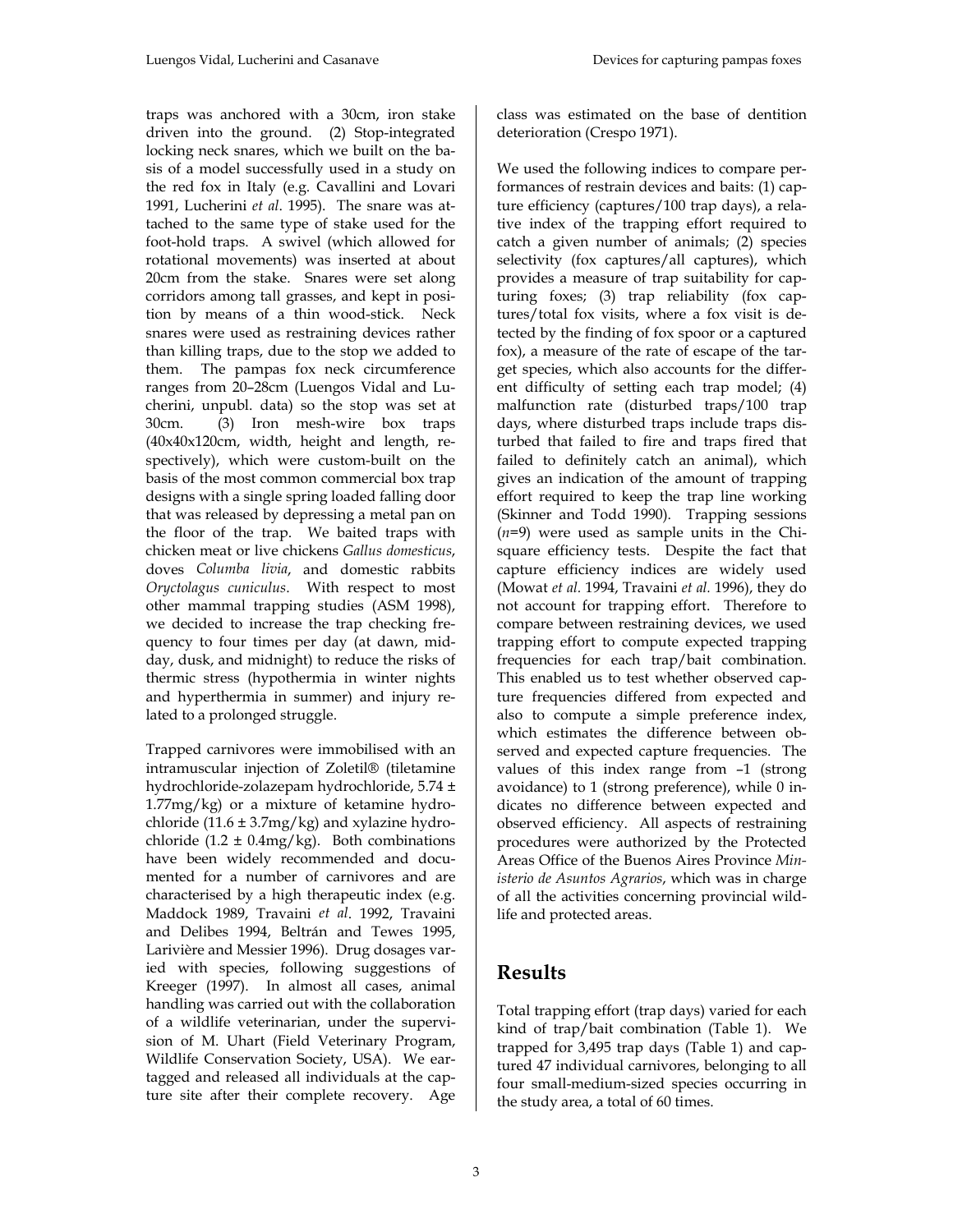Thirty-four foxes were captured one to five times, 39 in SIS and 21 in LT. We also caught three Geoffroy's cats, five common hog-nosed skunks, and five lesser grisons (Table 2). In both areas, fox trapping efficiency varied seasonally and peaked in winter (ANOVA: *F3,36*=4.09, *P*=0.013; Figure 2). Foot-hold traps and neck snares had similar efficiency for capturing foxes ( $\chi^2$  =0.06, *P*=0.81), while box-traps were less efficient (box vs. snare:  $\chi^2$ =19.9,  $P=0.0001$ ; box vs. foot-hold:  $\chi^2=17.9$ ,  $P=0.0001$ ; Table 3). A local variation in efficiency be-

tween areas also was apparent (T-test*: t19*: t= 2.14, *P*=0.046), with the only exception of spring (Figure 2), which may explain why the differences between seasons were significant in the SIS area (ANOVA: *F4,10*=12.16, *P*= 0.0007), but not in LT (ANOVA: *F3,8*=3.73, *P*= 0.061).

Non-target animals (*n*=17) captured included eight armadillos *Chaetophractus villosus*, one small rodent *Oxymicterus spp.*, one large iguana *Tupinambis teguixin*, and seven birds.

Table 1: Trapping effort for all trap/bait combinations we tested on pampas foxes in the two study areas of the Tornquist Park, Buenos Aires Prov., Argentina, from December 1998 to January 2000.

| Trap/bait combinations | Sismografo    | La Toma       | Total         |
|------------------------|---------------|---------------|---------------|
|                        | $n(^{0}_{0})$ | $n(^{0}_{0})$ | $n(^{0}_{0})$ |
| Foot-hold/meat         | (35.8)        | 800           | (38.2)        |
|                        | 536           | (40.1)        | 1,336         |
| Foot-hold/live         | (9.9)         | 277           | (12.2)        |
|                        | 148           | (13.9)        | 425           |
| Box/meat               | (13.5)        | 135           | 337           |
|                        | 202           | (6.8)         | (9.6)         |
| Box/live               | (13.0)        | 228           | (12.1)        |
|                        | 195           | (11.4)        | 423           |
| Snare                  | (27.8)        | 557           | (27.9)        |
|                        | 417           | (27.9)        | 974           |
| <b>Total</b>           | (100.0)       | 1.997         | (100.0)       |
|                        | 1,498         | (100.0)       | 3.495         |

Table 2. Total number of restrained carnivores (percentage) in the two study areas of the Tornquist Park, Buenos Aires Prov., Argentina, from December 1998 to January 2000.

| Carnivores              | Sismografo<br>$n(^{0}/_{0})$ |        | La Toma<br>$n(^{0}_{0})$ |         |
|-------------------------|------------------------------|--------|--------------------------|---------|
| Pseudalopex gymnocercus | ٦ŋ                           | (53.3) | 15                       | (25.0)  |
| Conepatus chinga        |                              | (3.3)  |                          | (5.0)   |
| Galictis cuja           |                              | (6.7)  |                          | $\pm$ . |
| Oncifelis geoffroyi     |                              | Ί.7    |                          | (3.3    |

Table 3. Overall comparison between restraining device performances for capturing pampas foxes in the Tornquist Park, Argentina.

|            | Trap performance characteristic           |                                               |                                                   |                                                        |  |
|------------|-------------------------------------------|-----------------------------------------------|---------------------------------------------------|--------------------------------------------------------|--|
| Trap       | Efficiency<br>(captures/100 trap<br>days) | Selectivity<br>(fox captures/all<br>captures) | Reliability<br>(fox captures/total<br>fox visits) | Malfunction<br>(disturbed<br>$traps/100$ trap<br>days) |  |
| Foot-hold  | 1.48                                      | 0.61                                          | 0.57                                              | 8.61                                                   |  |
| Box        | 0.79                                      | 0.32                                          | 0.50                                              | 4.08                                                   |  |
| Neck snare | 1.54                                      | 1.0                                           | 0.33                                              | 2.83                                                   |  |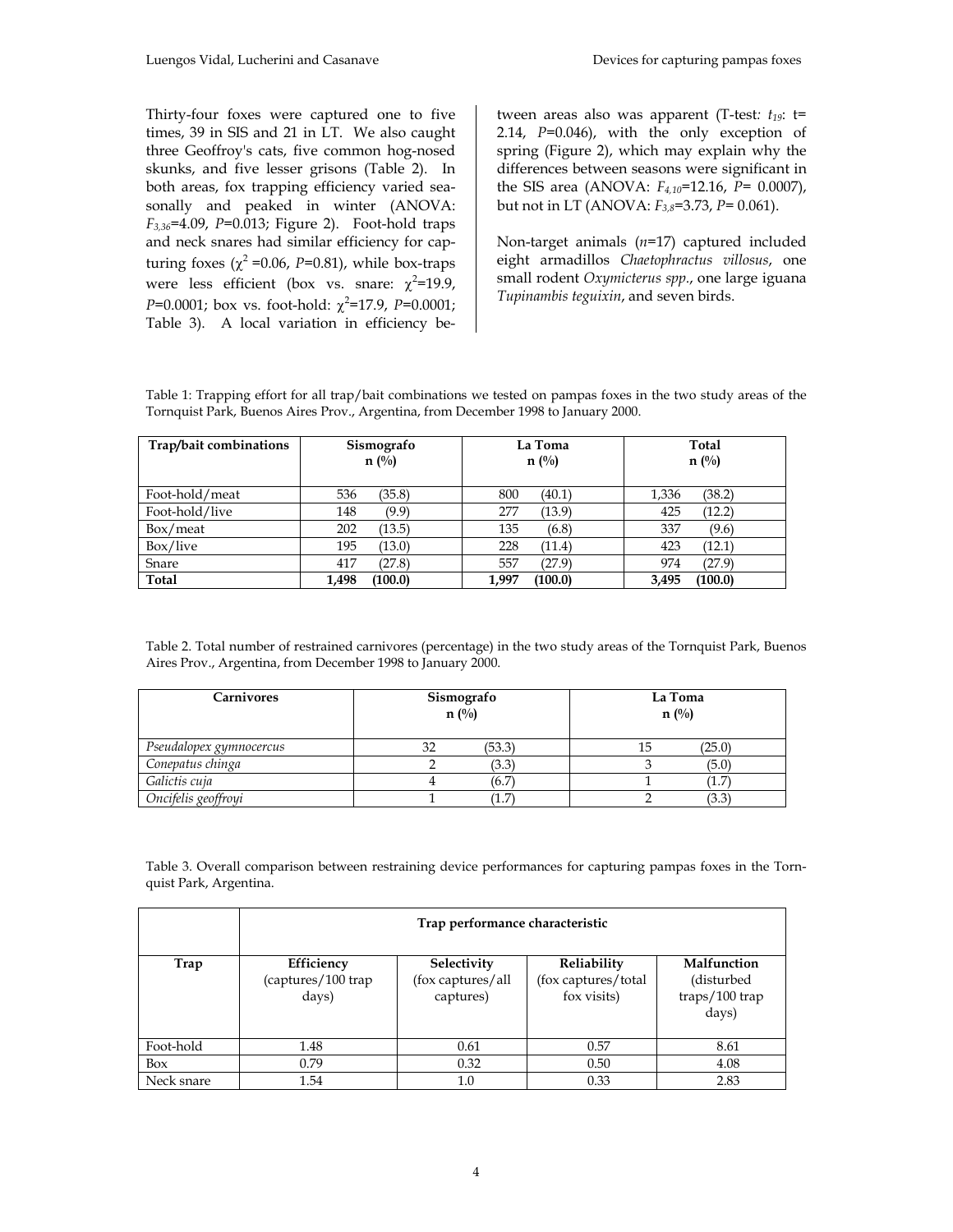

Figure 2. Number of pampas foxes trapped per 100 trap days by all three restraining devices by season and area (SIS and LT), in the Tornquist Park, Argentina.

Snares proved more selective than other restraining models to capture foxes, but less reliable (i.e. a fox entering a neck snare had a higher probability of escaping, Table 3). Foothold traps were disturbed two or three times more frequently than box and snare traps, respectively (index of malfunction, Table 3). Most foxes were first trapped in foot-hold traps, but were most frequently recaptured in neck snares  $(\chi^2=8.2, P=0.017,$  Figure 3). On the other hand, the trap model where a fox was first trapped seemed to influence on the probability of recapturing that fox: 33.3% of six individuals trapped with box traps were recaptured, while these figures were 23.8% (*n*=21) and 14.3% (*n*=7), respectively, for foot-hold and neck snare traps. While snares appeared to be particularly effective with subadult foxes (50% of all trapped subadults), most adults (61.5%) were caught in foot-hold traps, but this difference was not significant ( $\chi^2$ =2, *P*=0.158). We trapped all other carnivores in foot-hold (69%) and box (31%) traps. However, when accounting for their respective trapping effort, efficiency of these traps did not differ (foot-hold: 0.51; box trap: 0.53).

Foot-hold trap/meat was the most efficient trap/bait combination for capturing foxes, followed by meat baited snares (Figure 4). Overall, the trapping success of the different trap/bait combinations was different to expected on the basis of effort ( $\chi^2$ =15.5, d.f. =4, *P*=0.004). However, a low degree of preference was detected, when comparing the specific trapping success and effort of each combination. For foxes, meat baited foot-hold trap was the only set where a slight positive difference was found between observed and expected capture frequencies, while the values of all other combinations indicated no preference (Table 4).

Neck snare/meat was the most selective combination for capturing *P. gymnocercus*, but the variations in the values of the species selectivity index was very low. The last two indices showed that snares proved to be the most difficult trap to use, since they were the least reliable and, together with meat-baited boxes, the most frequently sprung traps. The foothold/live bait combination was reliable, since every firing captured a fox. Finally, live baited traps (particularly box-traps) had the lowest malfunction rate (Figure 4).

### **Discussion**

Restraining for research is a controversial subject that deals with the essence of animal welfare. Nevertheless, since, in many cases, restraining still is a necessary research tool, the delicateness of this issue does not reduce the need of detailed evaluations. While neck snares are widely used by trappers to lethally capture coyotes, grey wolves *Canis lupus* and red foxes (Phillips 1996), and have successfully been used for restraining red fox (Lucherini and Lovari 1996), foot-hold traps are by far the most commonly used device to restrain canids (Payne 1980, Linhart *et al*. 1986). In our study area foot-hold traps were similar to neck snares for capturing pampas foxes. The capturerecapture comparisons suggest that foxes actively avoided neck snares once they had been exposed to them even though neck snares are less conspicuous, and probably less easily detected. If this is true, one would also expect snares to prove the most efficient model. As expected, snare efficiency was the highest. However, when accounting for bait type, snares were slightly less efficient than foot-hold traps when similarly baited. This difference may be related to the low reliability of snares: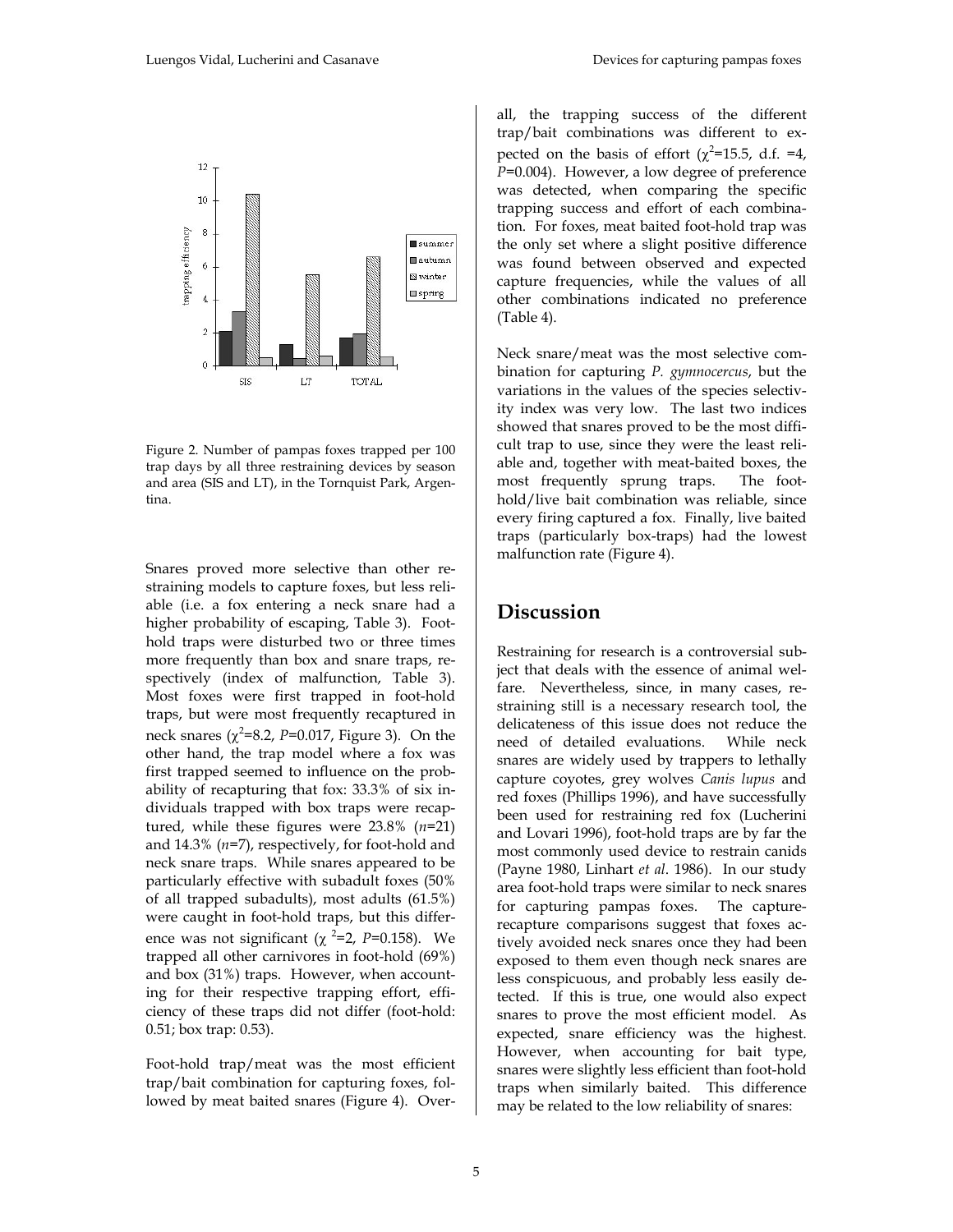

Figure 3. Differences in the proportions of Pampas fox captures and recaptures with each trap model (*n* = 47) in the Tornquist Park, Argentina.

Table 4. Trapping success (% of captures) and pampas fox and other carnivore preference for a given trap combination, in the Tornquist Park, Argentina. Preference is the difference between observed and expected capture frequencies. The values of this index range from –1 (strong avoidance) to 1 (strong preference), while 0 indicates no difference between observed and expected frequencies.

|                |                   |                         | Preference |                   |
|----------------|-------------------|-------------------------|------------|-------------------|
| Trap/bait      | $\%$ Fox captures | % Carnivore<br>captures | Fox        | <b>Carnivores</b> |
| Foot-hold/meat | 51.1              | 61.5                    | 0.128      | 0.233             |
| Foot-hold/live | 4.3               | 7.7                     | $-0.079$   | $-0.045$          |
| Box/meat       | 8.5               | 23.1                    | $-0.011$   | 0.134             |
| Box/live       | 4.3               | 7.7                     | $-0.078$   | $-0.0044$         |
| Snare/meat     | 32.0              | 0.0                     | 0.041      | $-0.279$          |
|                |                   |                         | $0.338*$   | $0.735*$          |

neck snare setting is sometimes difficult and time consuming, and they frequently fail to definitively trap the animal that trips them. When restraining foxes, drawbacks of snares are compensated by their high selectivity (no non-target animals were trapped in neck snares) and little effort required to keep them functioning. Foot-hold traps are efficient and flexible devices and can be easily set in many different field conditions. The main fault we detected for foot-hold traps was their relatively

higher malfunction rate. These traps were often found disturbed and hence required frequent re-setting. Foot-hold traps also captured non-target species more frequently than other devices. Because of the strength of their jaw closing mechanism, non-target species may experience higher rates of injuries (e.g. Hubert *et al*. 1996, Travaini *et al*. 1996) or death, particularly when species smaller than foxes are caught (Travaini *et al*. 1996). Our box traps did not prove effective for restraining foxes. They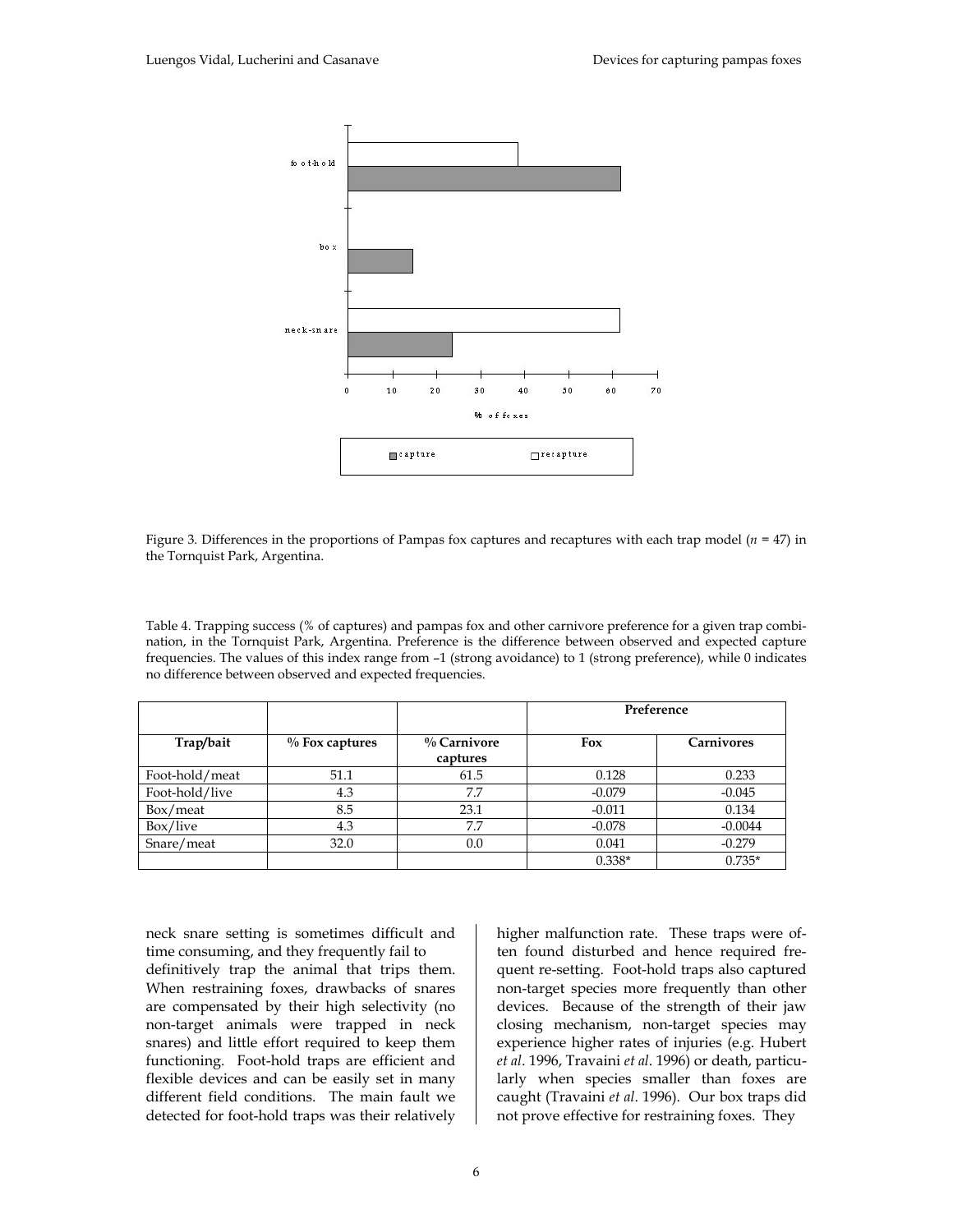

Figure 4. Performance of each trap/bait combination for trapping pampas foxes in the Tornquist Park, Argentina.

were neither efficient, nor selective, and had a rather high malfunction rate. Furthermore, they are heavier and more difficult to transport and set than the two other devices. The box trap's main advantage is that it offers the easiest option for using live-baits. It is likely that box traps would have performed better if used to capture carnivores that do not usually adopt scavenging (e.g. most felids, Kruuk 1986). Typically, foxes are generalist carnivores and our preliminary scat analysis showed that pampas foxes frequently eat carrion in our

study area (unpubl. report). However, it cannot be dismissed that a different, box-trap model may have resulted in better performances.

Live-baits seemed to increase the fox capture rate, probably through a decrease in trap malfunction rate. Nevertheless, live-bait resulted in lower efficiency and selectivity of both box and foot-hold traps. Based on the results reported here, we suggest that trapping efficiency can be improved using a combination of box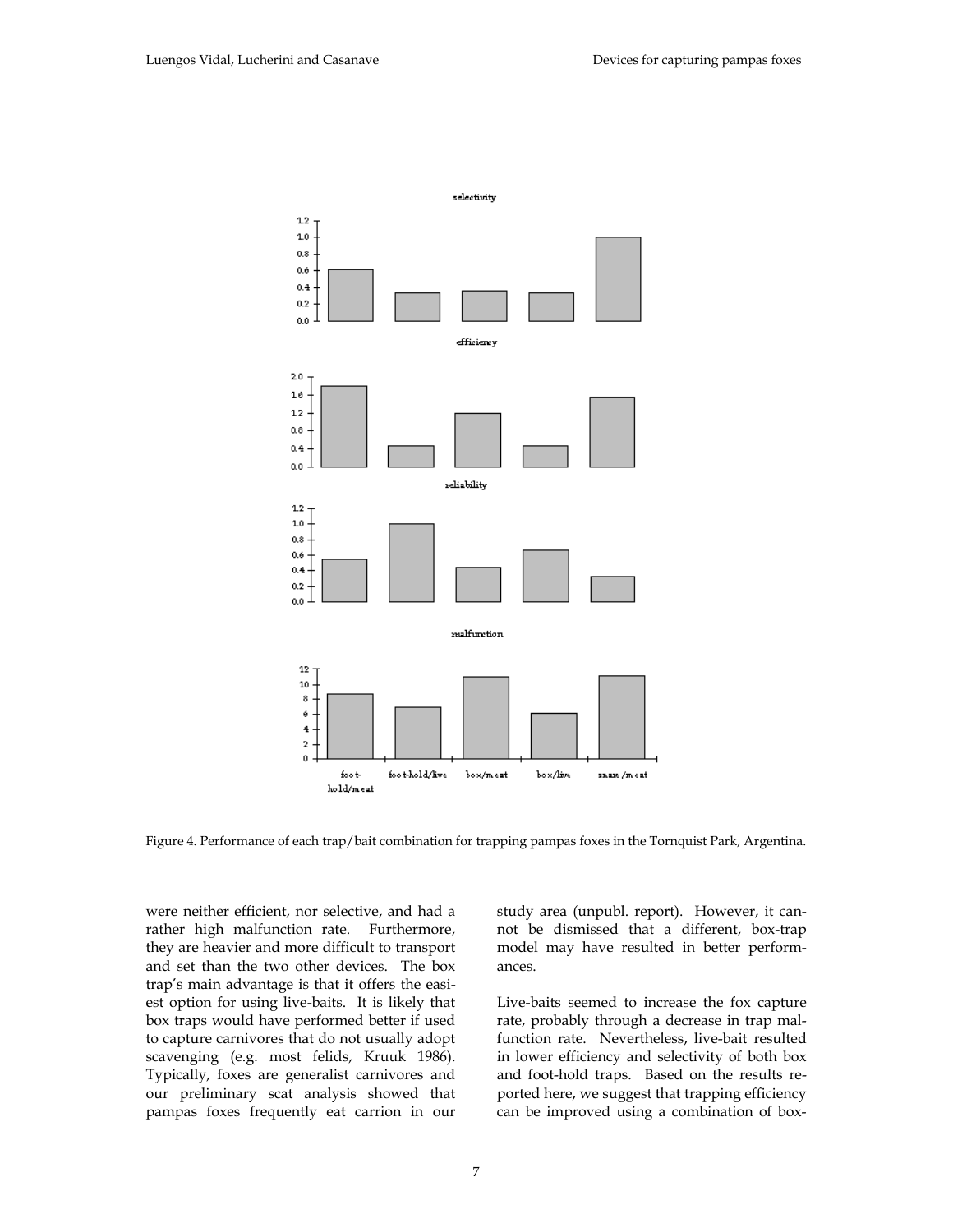traps and foot-holds. Since carnivores, especially foxes, frequently tried to get access to the live bait without entering the box-trap, foothold traps can be set around it. This strategy would additionally enable the use of the same bait for a higher number of traps.

Our results suggest that caution must be used when interpreting comparisons on trap efficiency. First, bait type must be accounted for, since it has been shown that, in carnivores, palatability may vary among baits (Polanen Petel *et al.* 2001), and this, in turn, can affect trapping efficiency. Secondly, we suggest that researchers should test for trap preference, comparing observed to expected capture frequencies, when evaluating trapping efficiency. For instance, our analysis showed that restraining devices performed differently from expected based on trapping effort, but also that the difference was minimal.

#### **Acknowledgements**

We are indebted to the wildlife veterinarians C. Marull, Hebe Ferreyra and M. Uhart for their dedicated cooperation in trapping and immobilization. We also thank all the volunteers who helped us with the hard work of trap transportation, setting, and checking, and particularly J. Baglioni, D. Birochio, D. Castillo, M. Ciuccio, A. Desbiez, M. Fernandez Severini, M.C. Manfredi, M.J. Merino, L. Soler, E. Zucchino. We are indebted to L. Colantoni who lent some trapping equipment. We appreciated the field support of L.M. Merino, and the E. Tornquist Provincial Park staff, which also provided lodging facilities. We acknowledge the financial support from the Scientific Research Commission (CIC) of Buenos Aires Province and Universidad Nacional del Sur. We thank Scott Harrison, Greg Rasmussen and the anonymous referees for their useful comments on an earlier version of the manuscript.

#### **References**

American Society of Mammalogy. 1998. Animal care and use Committee. Guidelines for the capture, handling, and care of mammals as approved by the American Society of Mammalogy. *Journal of Mammalogy* 79:1416-1431.

Beltrán, J.F. and Tewes, M.E. 1995. Immobilization of ocelots and bobcats with ketamine hydrochloride and xylazine hydrochloride. *Journal of Wildlife Disease* 31:43-48.

Blundell, G.M., Kern, J.W., Bowyer, R.T. and Duffy, L.K. 1999. Capturing river otters: a comparison of Hancock and leg-hold traps. *Wildlife Society Bulletin* 27:184-192.

Bubela, T, Bartell, R. and Müller, W. 1998. Factors affecting the trappability of red foxes in Kosciusko National Park. *Wildlife Research* 25:199-208.

Cavallini, P. and Lovari, S. 1991. Environmental factors influencing the use of habitat in the red fox, *Vulpes vulpes*. *Journal of Zoology, London* 223:323-339.

Crespo, J.A 1971. Ecología del zorro gris *Dusicyon gymnocercus antiquus* (Ameghino) en la provincia de La Pampa. *Revista del Museo Argentino de Ciencias Naturales "Bernardino Rivadavia", Ecología* 1:147-205.

Frangi, J.L. and Bottino, O.J. 1995. Comunidades vegetales de la Sierra de la Ventana, Prov. de Bs. As., Argentina. *Revista Argentina de Agronomía La Plata* 71:93-133.

Hubert, G.F. Jr., Hungerford, L.L., Proulx, G., Bluett, R.D. and Bowman, L. 1996. Evaluation of two restraining traps to captured racoons. *Wildlife Society Bulletin* 24:699-708.

Hubert, G.F. Jr., Hungerford, L.L. and Bluett, R.D. 1997. Injuries to coyotes capture in modified foothold traps. *Wildlife Society Bulletin* 25:858-863.

Kreeger, T.J. 1997. *Handbook of Wildlife Chemical Immobilization*. 3rd edition. Wildlife Veterinary Pharmaceuticals Inc., Colorado.

Kruuk, H.H. 1986. *Interactions between Felidae and their prey species: a review*. Pp 353-374 in S.D. Miller and D.D. Everett (eds.), Cats of the World: Biology, Conservation and Management. National Wildlife Federation, Washington D.C.

Larivière, S. and Messier, F. 1996. Immobilization of striped skunks with Telazol®. *Wildlife Society Bulletin* 24:713-716.